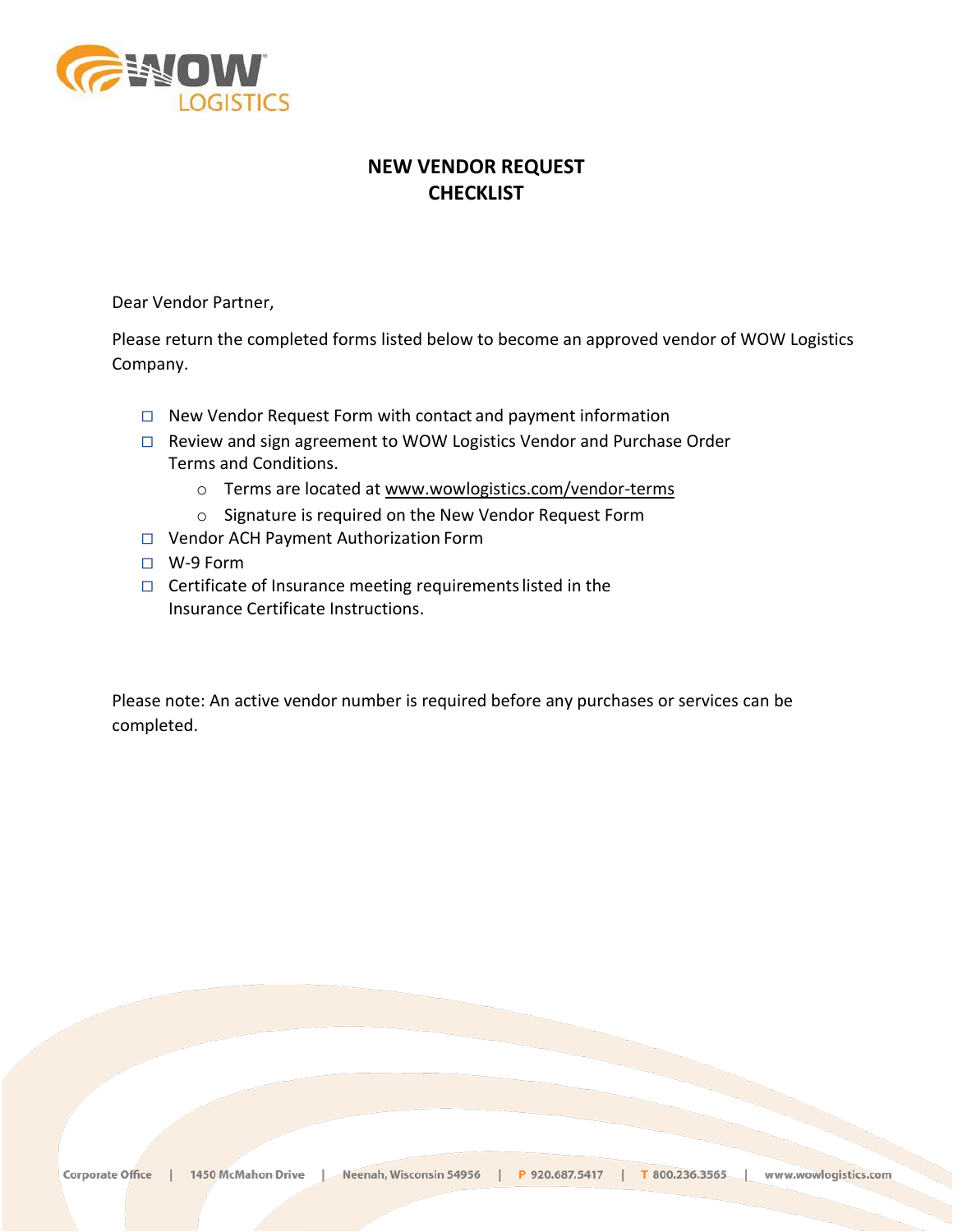

Corporate Office 1450 McMahon Drive Neenah, WI 54956 800.236.3565

# NEW VENDOR REQUEST FORM

| <b>BUSINESS INFORMATION</b>                                         |              |                                         |                                                           |                    |                                          |  |  |  |  |  |
|---------------------------------------------------------------------|--------------|-----------------------------------------|-----------------------------------------------------------|--------------------|------------------------------------------|--|--|--|--|--|
| <b>Company Name</b>                                                 |              |                                         | <b>Taxpayer ID Number</b>                                 |                    |                                          |  |  |  |  |  |
| <b>Company Website</b>                                              |              |                                         | <b>SCAC</b> (if applicable)                               |                    |                                          |  |  |  |  |  |
| <b>Phone Number</b>                                                 |              |                                         | <b>E-Mail Address</b>                                     |                    |                                          |  |  |  |  |  |
| <b>Physical Address</b>                                             |              |                                         | Does your company have a<br>relationship with an owner or | $\Box$ No          |                                          |  |  |  |  |  |
| City, State Postal Code                                             |              | employee of WOW Logistics or            |                                                           |                    | $\Box$ Yes, who and what is relationship |  |  |  |  |  |
|                                                                     |              |                                         | any of its affiliates?                                    |                    |                                          |  |  |  |  |  |
| <b>ACCOUNTS RECEIVABLE &amp; PAYMENT INFORMATION</b>                |              |                                         |                                                           |                    |                                          |  |  |  |  |  |
| <b>Preferred Payment Method</b>                                     | $\Box$ Other | $\Box$ ACH Direct Deposit               | <b>Preferred Invoice</b><br><b>Submission</b>             | $\Box$ Other       | □ Email to AP@wowlogistics.com           |  |  |  |  |  |
| (Complete ACH Form)                                                 |              |                                         |                                                           |                    |                                          |  |  |  |  |  |
| <b>Remittance Address</b>                                           |              |                                         | <b>Preferred Payment Terms</b>                            | $\Box$ Net 30 Days | □ 10-Day Express-2% Program              |  |  |  |  |  |
| (if different)                                                      |              |                                         |                                                           |                    |                                          |  |  |  |  |  |
| <b>Accounts Receivable Contact</b>                                  |              |                                         | Phone                                                     |                    |                                          |  |  |  |  |  |
| E-mail                                                              |              |                                         | Fax                                                       |                    |                                          |  |  |  |  |  |
| <b>TRANSPORTATION VENDORS ONLY</b>                                  |              |                                         |                                                           |                    |                                          |  |  |  |  |  |
| Do you use a factoring company to<br>process invoices and payments? |              | $\Box$ No<br>$\Box$ Yes, complete below |                                                           |                    |                                          |  |  |  |  |  |
| Name of factoring company                                           |              |                                         |                                                           | Phone              |                                          |  |  |  |  |  |
| City, State Postal Code                                             |              |                                         |                                                           | E-mail             |                                          |  |  |  |  |  |
|                                                                     |              |                                         | <b>CONTACT INFORMATION</b>                                |                    |                                          |  |  |  |  |  |
| <b>Company Principal Contact</b><br>(Owner, CEO/President)          |              |                                         |                                                           | Phone              |                                          |  |  |  |  |  |
| <b>Address</b>                                                      |              |                                         |                                                           | Fax                |                                          |  |  |  |  |  |
| City, State, Postal Code                                            |              |                                         |                                                           | E-mail             |                                          |  |  |  |  |  |
| <b>Company Salesperson Contact</b>                                  |              |                                         |                                                           | Phone              |                                          |  |  |  |  |  |
| <b>Address</b>                                                      |              |                                         |                                                           | Fax                |                                          |  |  |  |  |  |
| City, State, Postal Code                                            |              |                                         |                                                           | E-mail             |                                          |  |  |  |  |  |
| <b>Company Purchase Order Contact</b>                               |              |                                         |                                                           | Phone              |                                          |  |  |  |  |  |
| <b>Address</b>                                                      |              |                                         |                                                           | Fax                |                                          |  |  |  |  |  |
| City, State, Postal Code                                            |              |                                         |                                                           | E-mail             |                                          |  |  |  |  |  |

Yes, I have reviewed and agree to the WOW Logistics *Vendor and Purchase Order Terms and Conditions.*

**Signature Date** 

WOW Department Manager Approval:

Approval Date:

| Vendor Type: |  |
|--------------|--|
| Department:  |  |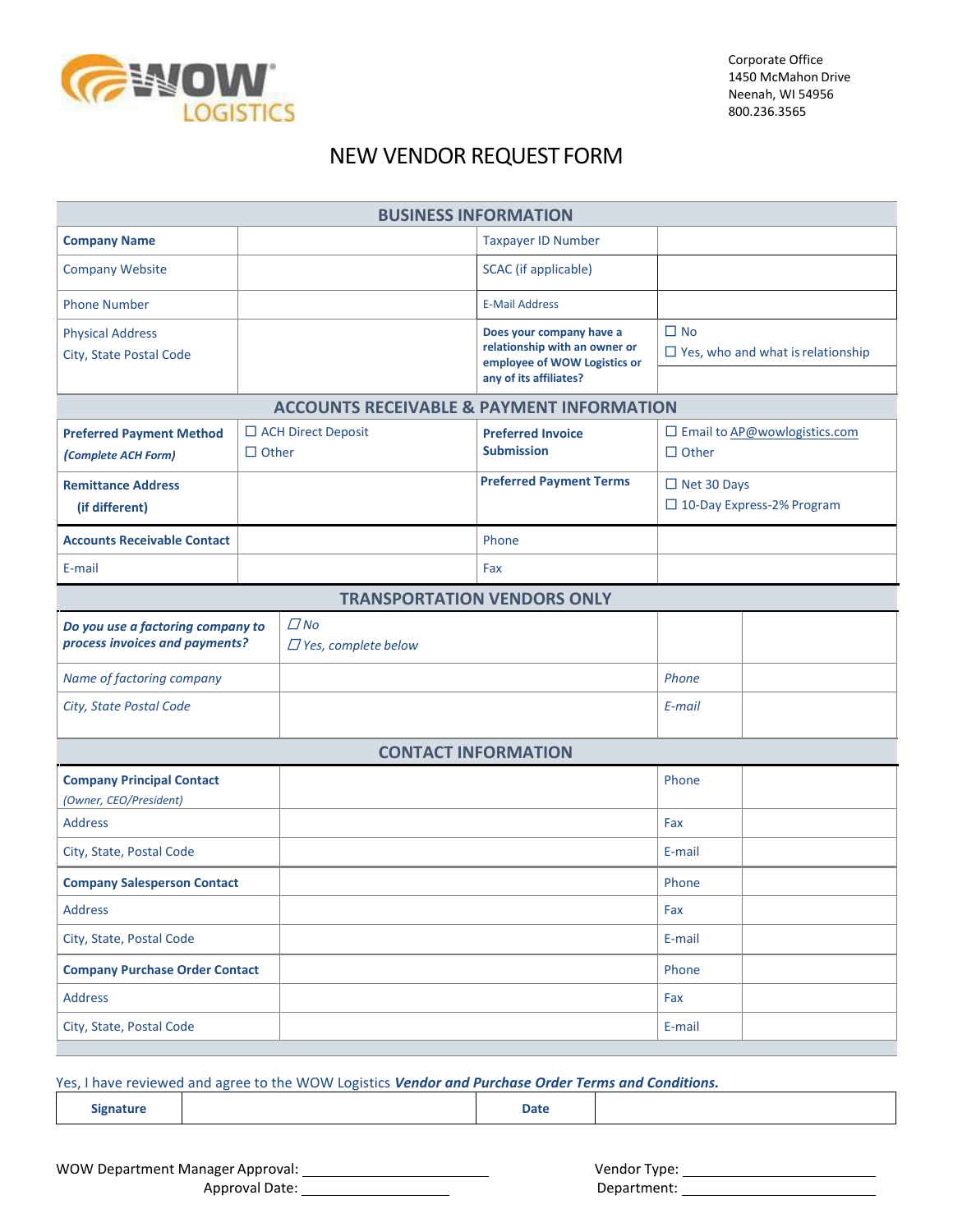

#### **VENDOR ACH PAYMENT AUTHORIZATION FORM**

WOW Logistics Company pays invoices electronically rather than by check. Your payments will be deposited electronically into a checking or savings account of your choice. Please complete this form and return to **[AP@WOWLogistics.com](mailto:AP@WOWLogistics.com)** or mail to:

**WOW Logistics Company, 1450 McMahon Drive, Neenah, WI 54956**

#### **AUTHORIZATION**

By completing, signing, and returning this form (attaching a voided check is recommended but not required), you authorize WOW Logistics Company to initiate payment to your checking or savings account at the financial institution listed below. In the event WOW Logistics Company erroneously initiates payment to the account listed below and to which such payment you are not entitled, WOW Logistics Company will notify you and you shall notify the financial institution to return said payment to WOW Logistics Company. This authorization will remain in effect until WOW Logistics Company receives written notice of cancellation from you in such a manner of time to afford WOW Logistics Company and the financial institution a reasonable opportunity to act on it.

| <b>PAYEE INFORMATION</b> |                               |
|--------------------------|-------------------------------|
| <b>Payee Name</b>        |                               |
| <b>BANK INFORMATION</b>  |                               |
| <b>Account Type</b>      | Checking $\square$<br>Savings |
| <b>Bank Name</b>         |                               |
| <b>Bank Address</b>      |                               |
| Name on Account          |                               |
| <b>Routing #</b>         |                               |
| Account #                |                               |
| <b>Remittance Email</b>  |                               |

I certify that I am an authorized user of the account listed above and will not dispute these scheduled transactions with my financial institution; so long as the transactions correspond to the terms indicated in this authorization form. If payment is initiated on a weekend or holiday, you understand that the payment may be executed or received on the next business day. You agree that no prior notification will be provided with respect to each initiated payment. Any loss of data will be borne by you unless the loss is due to WOW Logistics Company's gross negligence. WOW Logistics Company shall be permitted to rely on the information supplied by you on this authorization form and you agree to indemnify, defend, and hold WOW Logistics Company harmless for any damages arising out of your failure to properly change the information and provide notification with respect to such change. WOW Logistics Company shall not be liable for any incidental, consequential, indirect, or special damages arising out of initiating payment or your failure to timely receive any payment, including but not limited to interest charges or lost profits. WOW Logistics Company's maximum liability for any erroneous payment made hereunder is the amount of the payment.

| <b>NAME</b>      | <b>TITLE</b> |  |
|------------------|--------------|--|
| <b>SIGNATURE</b> | <b>DATE</b>  |  |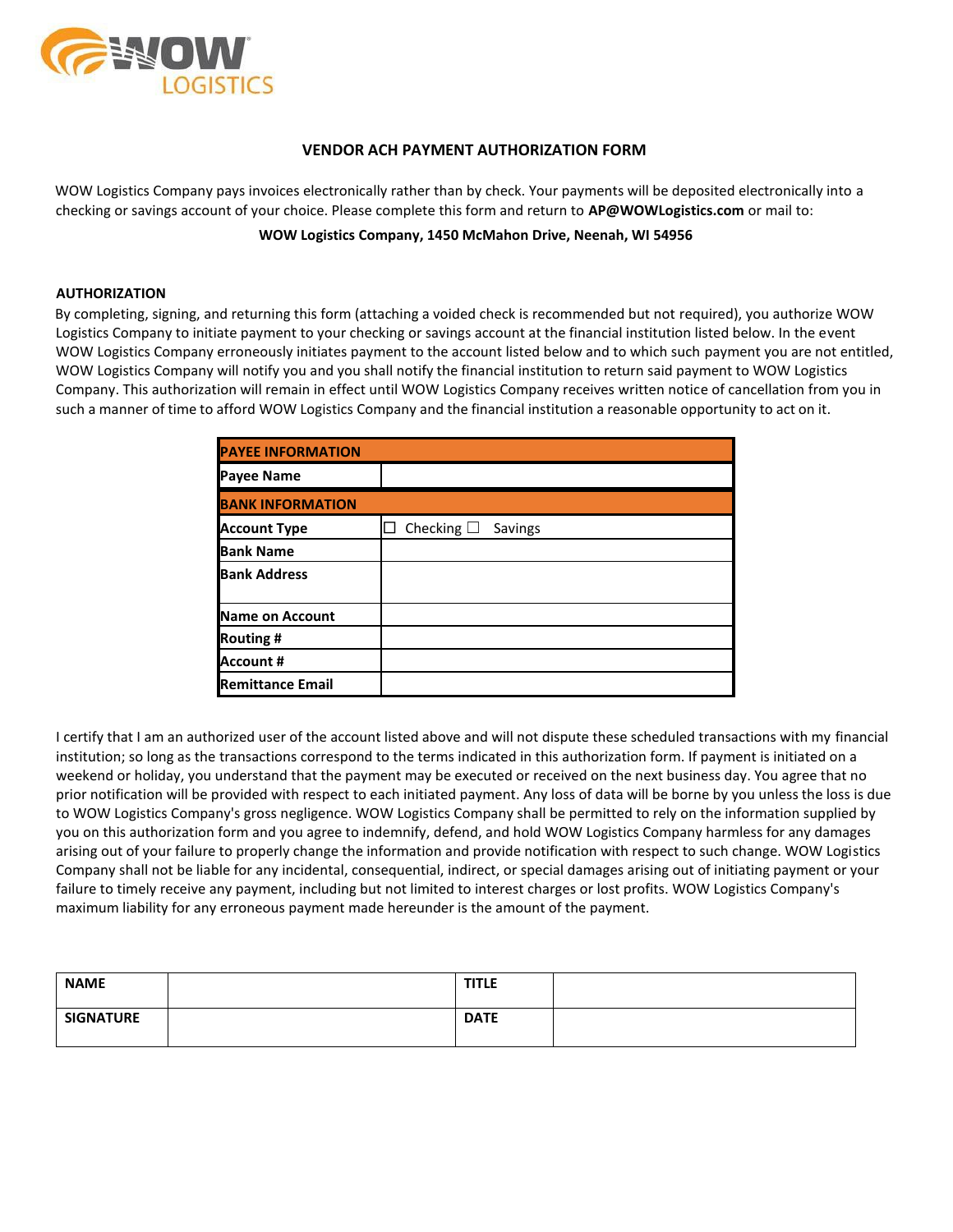

# **INSURANCE CERTIFICATE INSTRUCTIONS**

The Certificate of Insurance submitted must meet the minimum coverage amounts listed below and list WOW Logistics Company as the certificate holder and additional insured. Please also reference the Example Insurance Certificate.

### o **General Liability:**

- **51,000,000 per Occurrence minimum and Personal and Advertising Injury**
- \$2,000,000 General Aggregate and Products/Completed Operations
- **5100,000 Damage to Rented Premises**
- **55,000 Medical Expense**

#### o **Automobile Liability:**

- **51,000,000 combined single limit for Bodily Injury and Property Damage**
- "Any Auto" (Owned, Hired, Non-Owned) box is checked

#### o **Workers Compensation**:

- Statutory limits, "Per Statute" box is checked
- **Employers Liability limits of:** 
	- \$100,000 Accident
	- \$100,000 EA Employee
	- \$500,000 Policy Limit

## o **Umbrella Liability**:

- **53,000,000 per Occurrence**
- **53,000,000 General Aggregate**

## o **Equipment Floater** (if applicable):

**575,000 for Leased and Rented Equipment** 

#### o **Description of Operations/Locations/Vehicles:**

 WOW Logistics Company and Owners, Affiliates, Subsidiaries, Employees are additional insured on the General Liability, including ongoing and completed operations, and Auto Liability policies on a primary, non-contributory basis per written contract between the named insured and the certificate holder that requires such a status subject to the terms and conditions of the endorsement attached to the policy. The General Liability, Auto Liability, and Workers Compensation policies includes a waiver of subrogation in favor of the additional insureds per written contract between the named insured and the certificate holder that requires such a status subject to the terms and conditions of the endorsement attached to the policy. The Umbrella policy follows form subject to all terms and conditions of the policy. A 30 day notice of cancellation is provided by the insurance company to the certificate holder as outlined by the endorsement attached to the General Liability, Auto Liability, Workers Compensation, and Umbrella policies.

#### o **Certificate Holder**:

WOW Logistics Company, 1450 McMahon Dr Neenah WI 54956

Any questions on the insurance certificate or requirements should be directed to : Kristina Woitekaitis Purchasing Manager 920-687-5503 Kristinawo@wowlogistics.com